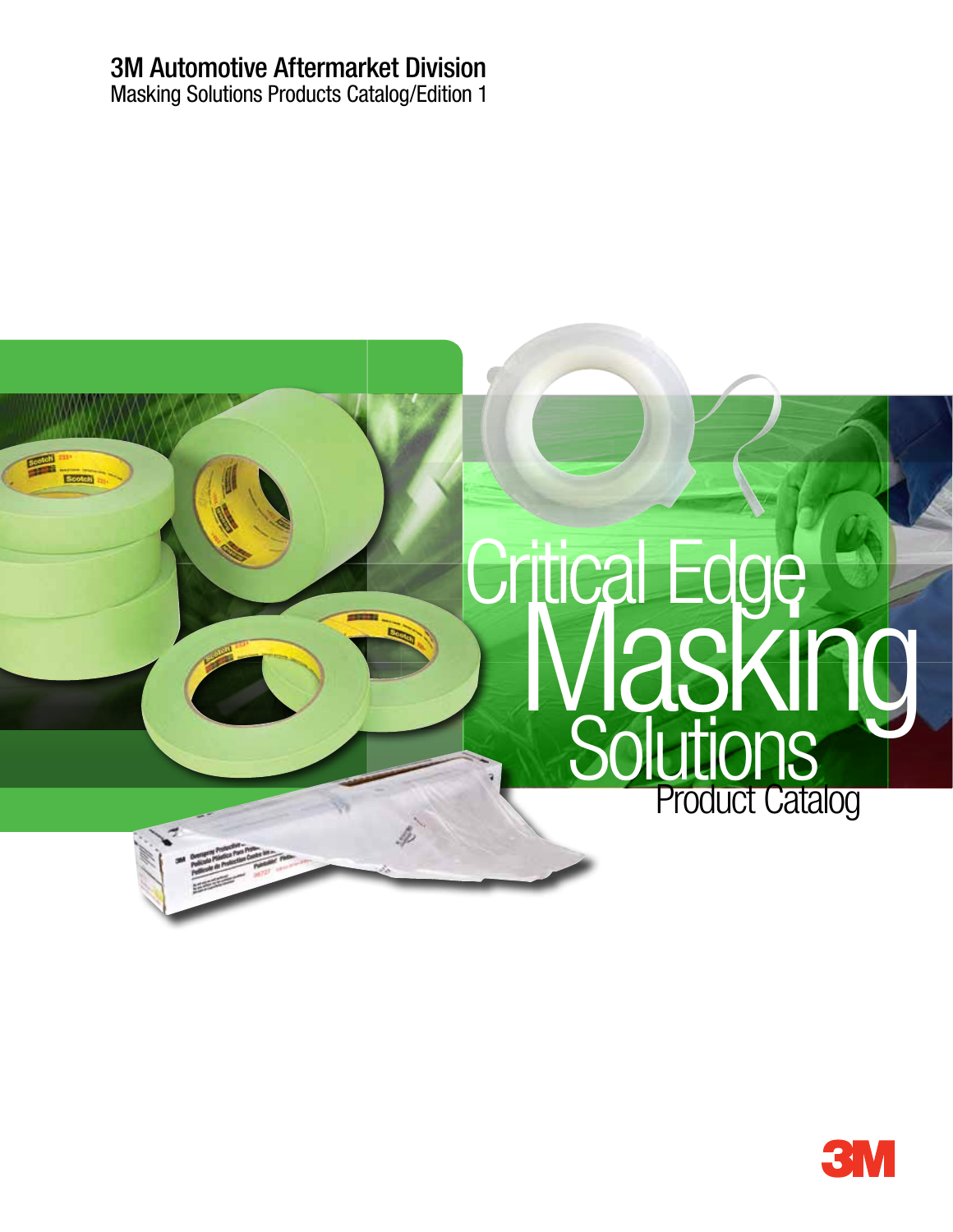# askin

*Applying paper and tape to a vehicle to protect it from overspray may seem basic, but a poor masking job can adversely affect the quality of the paint job and increase the need for rework.*

*Within the last decade, masking and labor times allowed by insurance companies and collision estimating guides, like Mitchell, have increased significantly. Industry statistics show that masking is 15% of the refinish labor, and detailing is 16%. Some of the increase in detailing labor may be caused by poor masking techniques*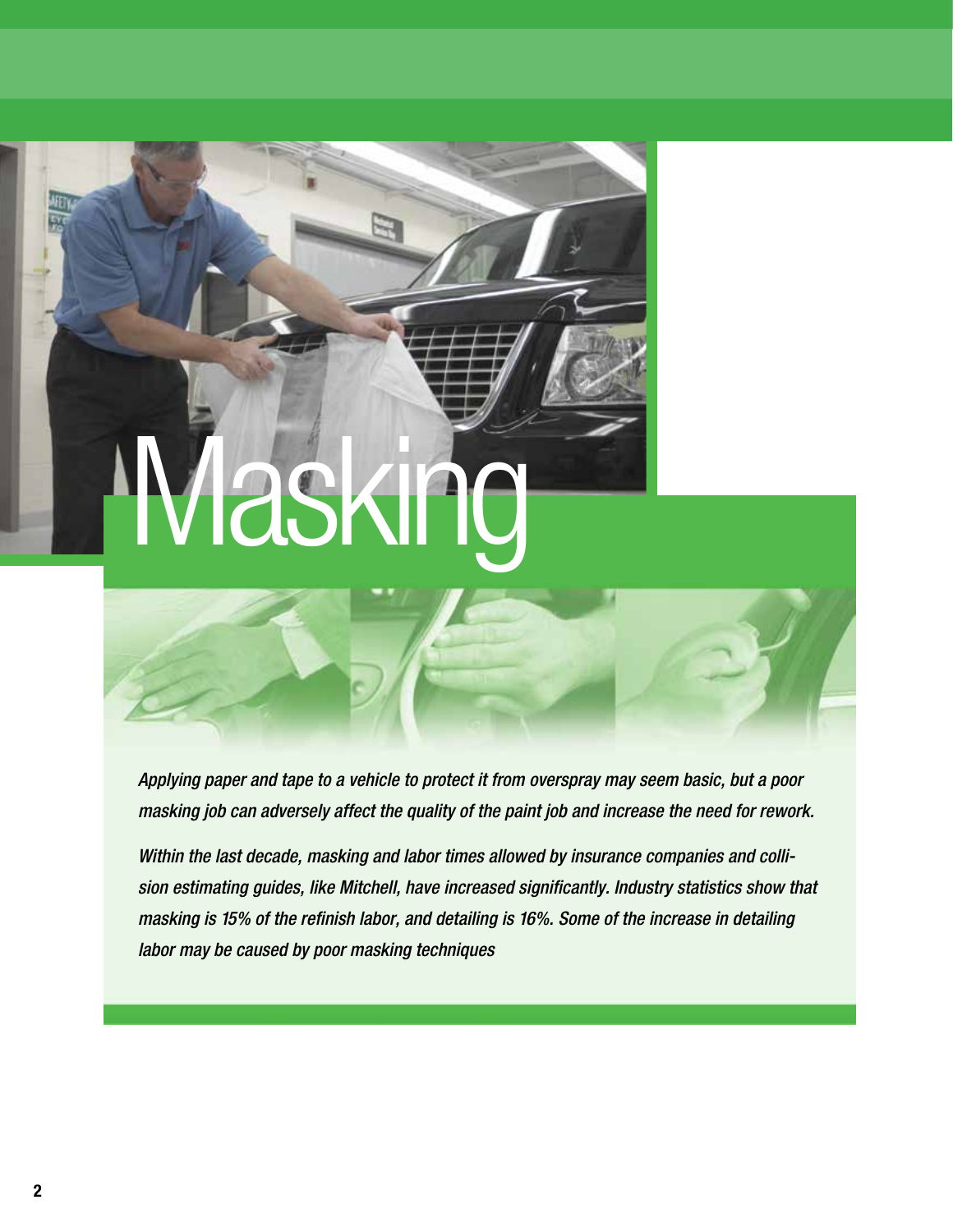## Table of Contents



|--|--|--|--|--|--|





|--|



|  | Specialty Masking Tapes 9 |
|--|---------------------------|
|--|---------------------------|



|--|--|



I-Car Gold Class Certification......... 11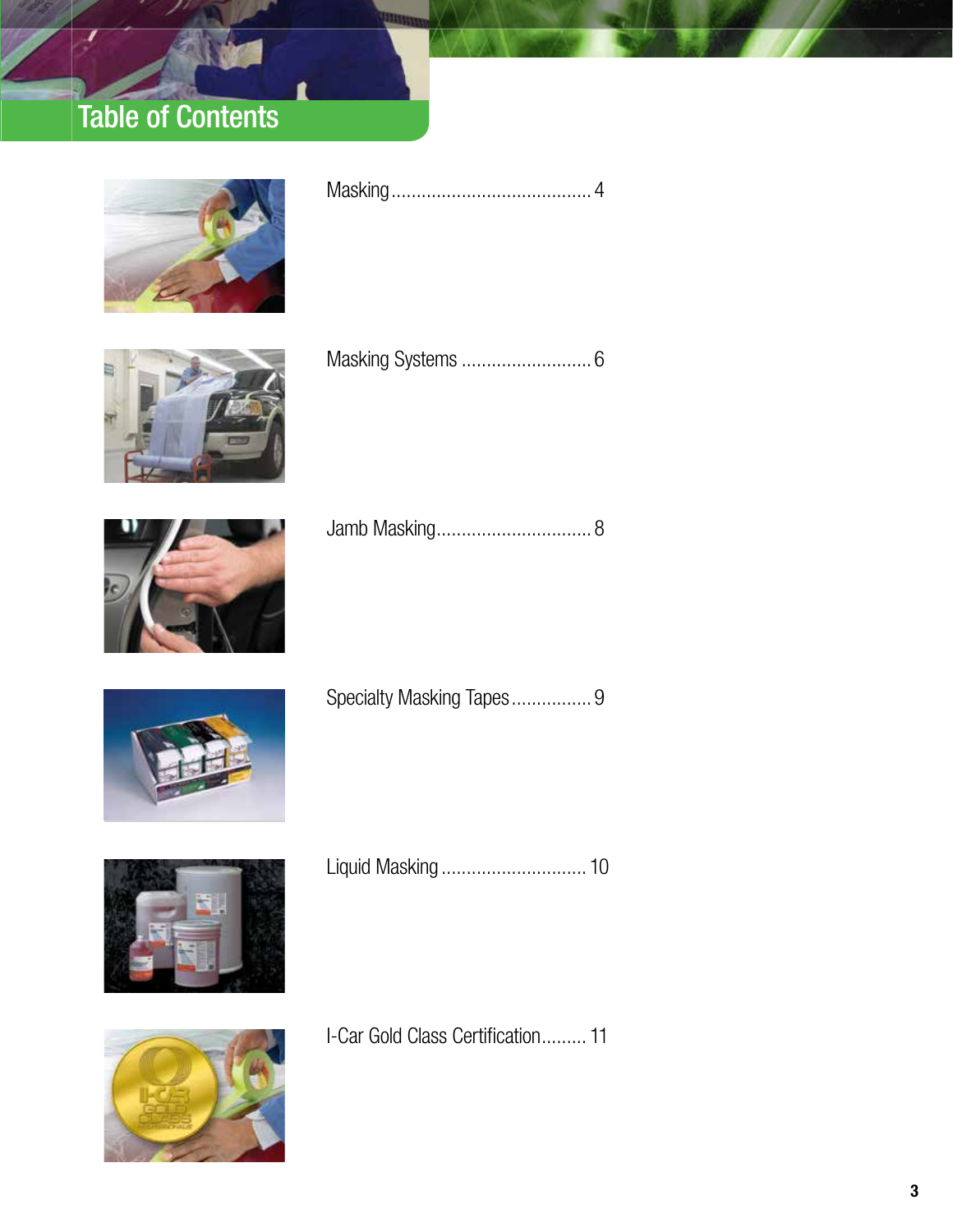## Masking Masking Tape 233

#### Scotch® Performance Masking Tape 233+

• High performance masking tape designed to exceed the needs of today's collision repair shops. • Highly conformable and has a specially formulated

resistance on rubber moldings and painted surfaces.

- adhesive system which offers improved adhesive transfer
- Performs consistently under a variety of climactic conditions.
- Provides outstanding paint lines and a controlled, consistent unwind.

| <b>Part Number</b> | <b>Size</b>                           | <b>Rolls Per Case</b> |
|--------------------|---------------------------------------|-----------------------|
| 051131-26330       | 6mm x 55m Bulk (1/4" applications)    | 96                    |
| 051131-26332       | 12mm x 55m Bulk (1/2" applications)   | 48                    |
| 051131-26334       | 18mm x 55m Bulk (3/4" applications)   | 48                    |
| 051131-26335       | 21mm x 55m Bulk (7/8" applications)   | 40                    |
| 051131-26336       | 24mm x 55m Bulk (1" applications)     | 24                    |
| 051131-26338       | 36mm x 55m Bulk (1-1/2" applications) | 16                    |
| 051131-26340       | 48mm x 55m Bulk (2" applications)     | 12                    |
| 051131-26341       | 72mm x 55m Bulk (3" applications)     | 8                     |
| 051131-26343       | 3mm x 55m Boxed (1/8" applications)   | 12                    |
| 051131-26344       | 6mm x 55m Boxed (1/4" applications)   | 12                    |

#### Scotch® Performance Masking Tape 233+ (Individually Wrapped Sizes)

- High performance masking tape designed to exceed the needs of today's collision repair shops.
- Highly conformable and has a specially formulated adhesive system which offers improved adhesive transfer resistance on rubber moldings and painted surfaces.
- Performs consistently under a variety of climactic conditions.
- Provides outstanding paint lines and a controlled, consistent unwind.

| <b>Part Number</b> | Size          | <b>Rolls Per Case</b> |
|--------------------|---------------|-----------------------|
| 051131-46334       | $18$ mm x 55m | 48                    |
| 051131-46338       | 36mm x 55m    | 24                    |

- Designed expressly for the professional auto refinish painter.
- Conformable, hugs curves and contours.
- Goes on quickly and easily, sticks at a touch and stays put.
- Every feature perfectly balanced to give outstanding masking results.



| Part Number  | <b>Size</b>             | <b>Rolls Per Case</b> |
|--------------|-------------------------|-----------------------|
| 021200-06330 | $1/4$ " x 60 yds. Bulk  | 144                   |
| 021200-06332 | $1/2$ " x 60 yds. Bulk  | 72                    |
| 021200-06334 | 3/4" x 60 yds. Bulk     | 48                    |
| 021200-06335 | 7/8" x 60 yds. Bulk     | 48                    |
| 021200-06336 | 1" x 60 yds. Bulk       | 36                    |
| 021200-06338 | 1-1/2" x 60 yds. Bulk   | 24                    |
| 021200-06340 | $2"$ x 60 yds. Bulk     | 24                    |
| 021200-06341 | 3" x 60 yds. Bulk       | 12                    |
| 021200-06343 | $1/8$ " x 60 yds. Boxed | 12                    |
| 021200-06344 | $1/4$ " x 60 yds. Boxed | 12                    |
| 021200-06346 | 1/2" x 60 yds. Boxed    | 12                    |
|              |                         |                       |

#### 3M™ Automotive Refinish Masking Tape

- Sticks and stays when applied, no lifting or edge curl.
- Flexible and conformable, consistent application without breaking or cracking.



• Leaves a sharp, clean paint line with less clearcoat build-up.

| Part Number          | <b>Size</b> | <b>Rolls Per Case</b> |
|----------------------|-------------|-----------------------|
| 051131- <b>06652</b> | 18mm x 55m  | 48                    |
| 051131-06653         | 24mm x 55m  | 24                    |
| 051131-06654         | 36mm x 55m  | 24                    |
| 051131- <b>06656</b> | 48mm x 55m  | 24                    |
| 051131- <b>06657</b> | 72mm x 55m  | 8                     |

#### Highland™ Masking Tape 2727

- Consistent unwind.
- Conformable.
- Easy to tear.



| <b>Part Number</b> | <b>Size</b>   | <b>Rolls Per Case</b> |
|--------------------|---------------|-----------------------|
| 051131-06541       | $18$ mm x 55m | 48                    |
| 051131-06542       | 36mm x 55m    | 24                    |
| 051131-06543       | 48mm x 55m    | 24                    |
| 051131-06544       | $24$ mm x 55m | 36                    |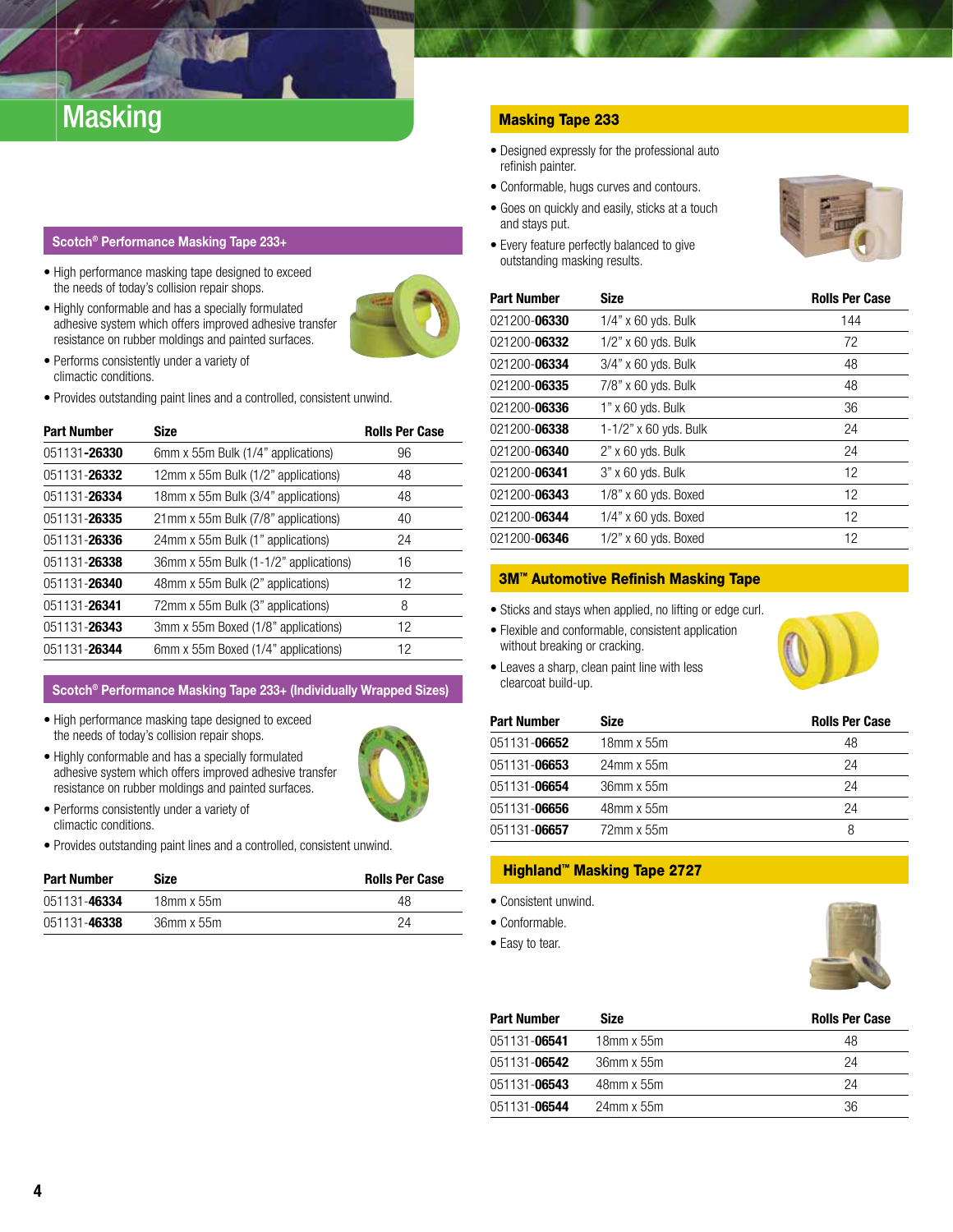#### 3M™ Automotive Masking Tape

- General purpose paint masking tape.
- Designed for non-critical area applications.
- Crepe backing provides good handling and conformability.



| <b>Part Number</b> | Size       | <b>Rolls Per Case</b> |
|--------------------|------------|-----------------------|
| 051131-06545       | 18mm x 55m | 48                    |
| 051131-06547       | 36mm x 55m | 24                    |
| 051131-06548       | 48mm x 55m | 24                    |

3M™ Automotive Masking Tape (Individually Wrapped Sizes)

- General purpose paint masking tape.
- Designed for non-critical area applications.
- Crepe backing provides good handling and conformability.



| <b>Part Number</b> | Size       | <b>Rolls Per Case</b> |
|--------------------|------------|-----------------------|
| 051131-03430       | 18mm x 55m | 48                    |
| 051131-03432       | 36mm x 55m | 24                    |

#### Tartan™ Paper Tape 000

- General use masking tape.
- Seaming masking paper and film.
- Tacking masking paper and film.



| <b>Part Number</b> | <b>Size</b>                        | <b>Rolls Per Case</b> |
|--------------------|------------------------------------|-----------------------|
| 051131-06532       | 3/4" x 60 yds. (18mm x 55m) Bulk   | 48                    |
| 051131-06534       | 1-1/2" x 60 yds. (36mm x 55m) Bulk | 24                    |
| 051131-06535       | 2" x 60 yds. (48mm x 55m) Bulk     | 24                    |

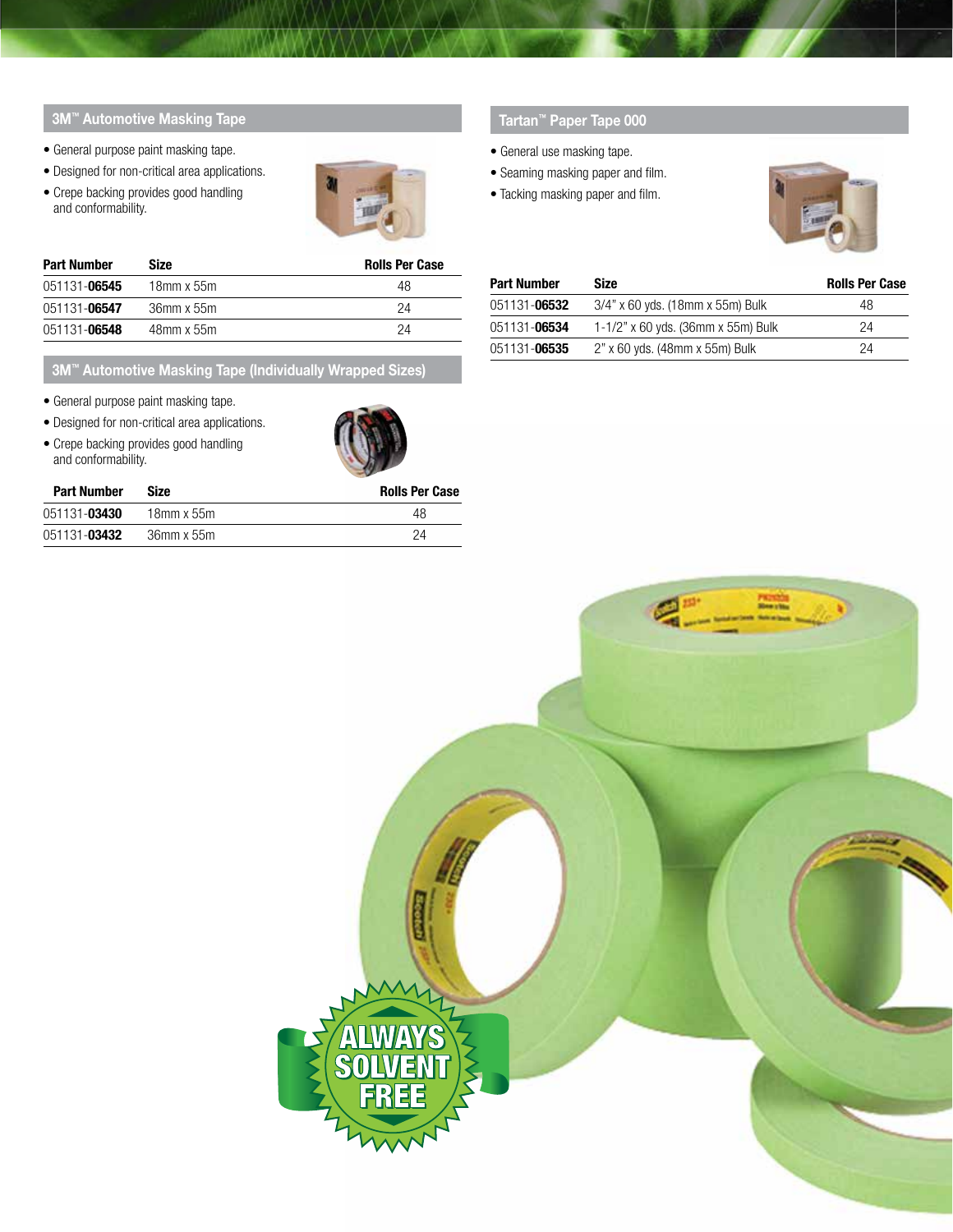## fin (3) Masking Systems Second Structure of Scotch® Steel Gray Masking Paper

#### 3M™ Scotchblok™ Masking Paper

- A tightly bonded, specially coated masking paper specifically manufactured for the automotive aftermarket.
- Provides the ultimate hold-out of both solvent and waterborne automotive paint systems.
- Eliminates dust contamination from paper fibers.
- Provides excellent conformability.
- Holds up well under wet sanding conditions.
- Distinctive gold color for easy identification.

| <b>Part Number</b> | Size              | <b>Rolls Per Case</b> |
|--------------------|-------------------|-----------------------|
| 051131-06706       | $6"$ x 750'       | 6                     |
| 051131-06712       | $12"$ x 750'      | 3                     |
| 051131-06718       | $18"$ x 750'      | 2                     |
| 051131-06736       | $36" \times 750'$ |                       |
| 051131-06732       | $12"$ x $180'$    | 12                    |
| 051131-06738       | $18"$ x $180'$    | 12                    |

#### **3M™ White Masking Paper**

- Specifically manufactured for the automotive aftermarket.
- Offers excellent protection against bleed-thru from urethane, enamels, lacquers and base coat/clear coat paint systems.



• Tightly bonded paper protects against fiber contamination and conforms excellently.

| <b>Part Number</b> | <b>Size</b>      | <b>Rolls Per Case</b> |
|--------------------|------------------|-----------------------|
| 051131-06537       | $6" \times 750'$ |                       |
| 051131-06538       | 12" x 750'       |                       |
| 051131-06539       | $18"$ x 750'     |                       |
| 051131-06540       | $36"$ x $750'$   |                       |

- Strong, flexible and pliable.
- Formulated to resist penetrations of solvents, lacquers or enamels.
- Variety of sizes: 12" to 18" widths for general masking 3" or 6" widths for headlights, taillights, door jambs and bumpers.



| Part Number          | <b>Size</b>       | <b>Rolls Per Case</b> |
|----------------------|-------------------|-----------------------|
| 021200-06503         | 3" x 1000'        | 6                     |
| 021200- <b>06506</b> | $6"$ x 1000'      | 6                     |
| 021200-06509         | $9" \times 1000'$ | 4                     |
| 021200-06512         | 12" x 1000'       | 3                     |
| 021200-06518         | $18"$ x $1000'$   | 2                     |
| 021200-06524         | $24"$ x 1000'     |                       |
| 021200-06536         | 36" x 1000'       |                       |

#### 3M™ Moisture Resistant Protective Sheeting

3M™ Moisture Resistant Protective Sheeting uses advanced technology that minimizes the risk of imprinting or "ghosting" caused by masking a damp vehicle.

- Strong, more puncture resistant.
- Excellent cling, prevents bleed through.
- Uniquely formulated to provide excellent paint adherence.
- Waterborne system compatible.

| Part Number          | Size           | <b>Rolls Per Case</b> |
|----------------------|----------------|-----------------------|
| 051131- <b>06725</b> | $16'$ x $250'$ |                       |

#### 3M™ Overspray Protective Sheeting

- Uniquely formulated to provide excellent paint adherence
- High-density, tear-resistant, clear film.



| <b>Part Number</b> | <b>Size</b>     | <b>Rolls Per Case</b> |
|--------------------|-----------------|-----------------------|
| 051131-06727       | 12' x 400'      |                       |
| 051131-06728       | $16'$ x 350'    |                       |
| 051131-06742       | 20' x 250' Bulk |                       |

### 3M™ Plastic Sheeting

• Durable film that is treated for excellent paint overspray adhesion.



| <b>Part Number</b> | Size           | <b>Rolls Per Case</b> |
|--------------------|----------------|-----------------------|
| 051131-06723       | $12'$ x $400'$ |                       |
| 051131-06724       | $16'$ x 350'   |                       |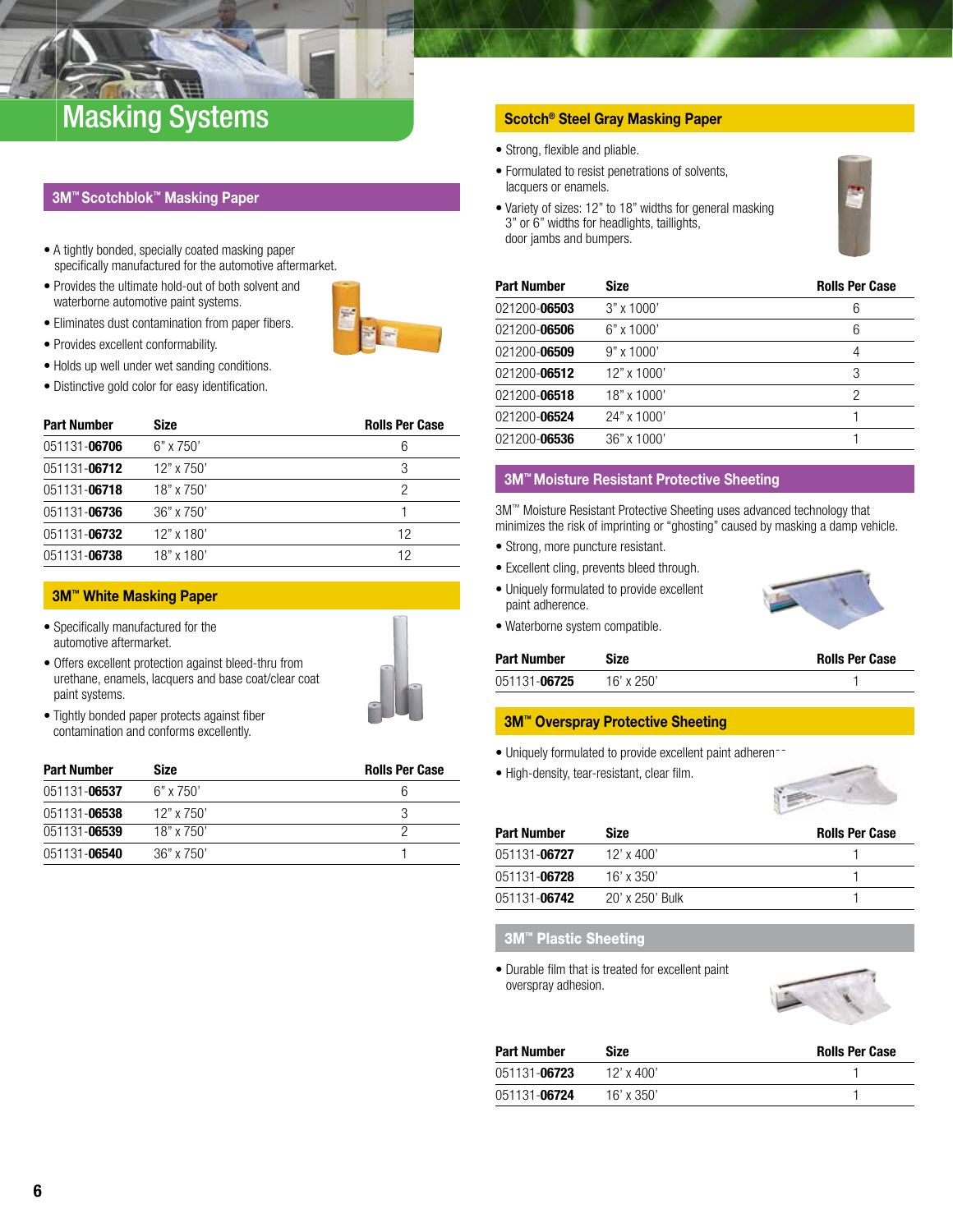#### Scotch® Slimline Apron Taper 18"

- Dispenses paper and attaches tape for faster and easier masking.
- Holds three rolls of masking paper up to 18" wide.
- Can be easily moved from job to job.
- Note: Paper and tape are not included with masker.

#### Part Number Qty Per Case

021200-**06864** 1

#### Scotch® Apron Taper 18"

- Dispenses paper and attaches tape for faster and easier masking.
- Holds masking paper up to 18" wide.
- Note: Paper and tape are not included with masker.
- Masker can be mounted on walls.

#### Part Number Qty Per Case

021200-**06865** 1

#### Scotch® Apron Taper 36"

- Dispenses paper and attaches tape for faster and easier masking.
- Holds masking paper up to 36" wide.
- Note: Paper and tape are not included with masker.
- Masker can be mounted on walls.

#### Part Number Qty Per Case

021200-**06866** 1

#### 3M™ Overspray Protective Sheeting Masker

- Portable masker designed to dispense 3M™ Plastic Sheeting Products.
- Can be used horizontally or vertically.
- Hinged end frame designed for easy loading of 3M™ plastic sheeting products.
- Note: Plastic sheeting is not included with masker.

#### Part Number Qty Per Case

| 051131-06780 |  |
|--------------|--|
|              |  |

#### Scotch® Cart Masker 18"

- Dispenses paper and attaches tape for faster and easier masking.
- Holds one roll of masking paper up to 18" wide on each of the two levels.
- Has large, deep storage trays on the top and bottom.
- The narrow width, large handle, and 8" wheels makes cart mobile.
- Very easy to assemble.
- Note: Paper and tape are not included with masker.

#### Part Number Qty Per Case

| - --- - -------- - - | ------- |
|----------------------|---------|
| 051131-06781         |         |
|                      |         |









7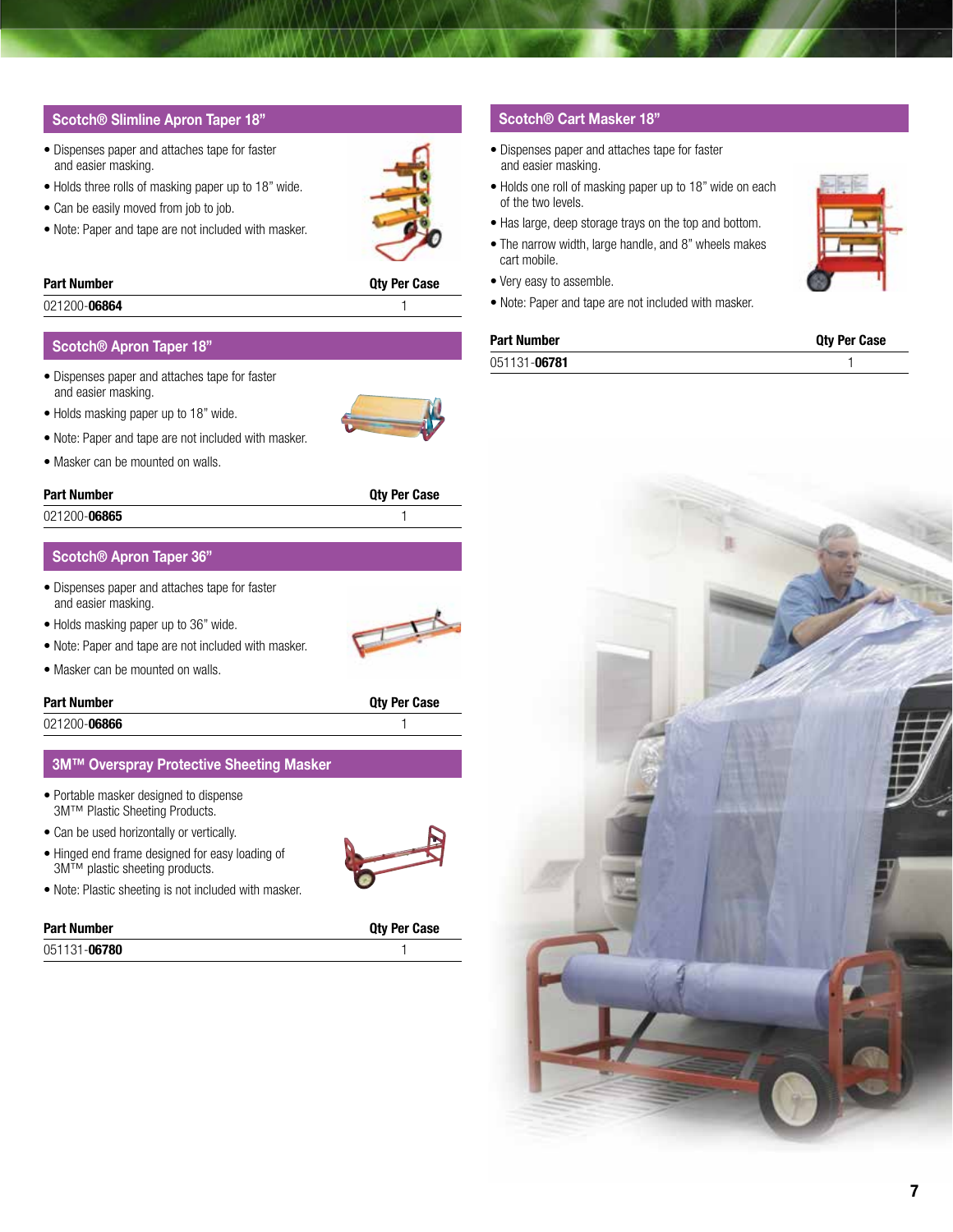## Jamb Masking

#### 3M™ Soft Edge Foam Masking Tape (SEFMT)

- A foam tape designed to be used in masking door jambs, hood or deck lid openings or other areas of a vehicle. which need to be sealed during the painting operation.
- Provides a "soft edge" to prevent tape lines in the jamb areas.



| <b>Part Number</b> | <b>Roll Size</b>       | <b>Boxes Per Case</b> |
|--------------------|------------------------|-----------------------|
| 051131-06297       | 13mm x 50m (54.6 yds.) |                       |
| 051131-06298       | 19mm x 35m (38.3 yds.) |                       |

#### 3M™ Smooth Transition Tape

- Virtually eliminates hard paint lines and sealer creep.
- Faster cycle times from minimized time-consuming rework.
- Peace of mind that results from passing insurance audits.
- Helps improve your Customer Satisfaction Index (CSI).

| <b>Part Number</b><br><b>Boxes Per Case</b> | <b>Roll Size</b> |  |
|---------------------------------------------|------------------|--|
| 051131-06800                                | $1/4$ " x 30 ft. |  |



3M™ Soft Edge Foam Masking (SEFMT)



3M™ Soft Edge Foam Masking (SEFMT)



3M™ Smooth Transition Tape



3M™ Smooth Transition Tape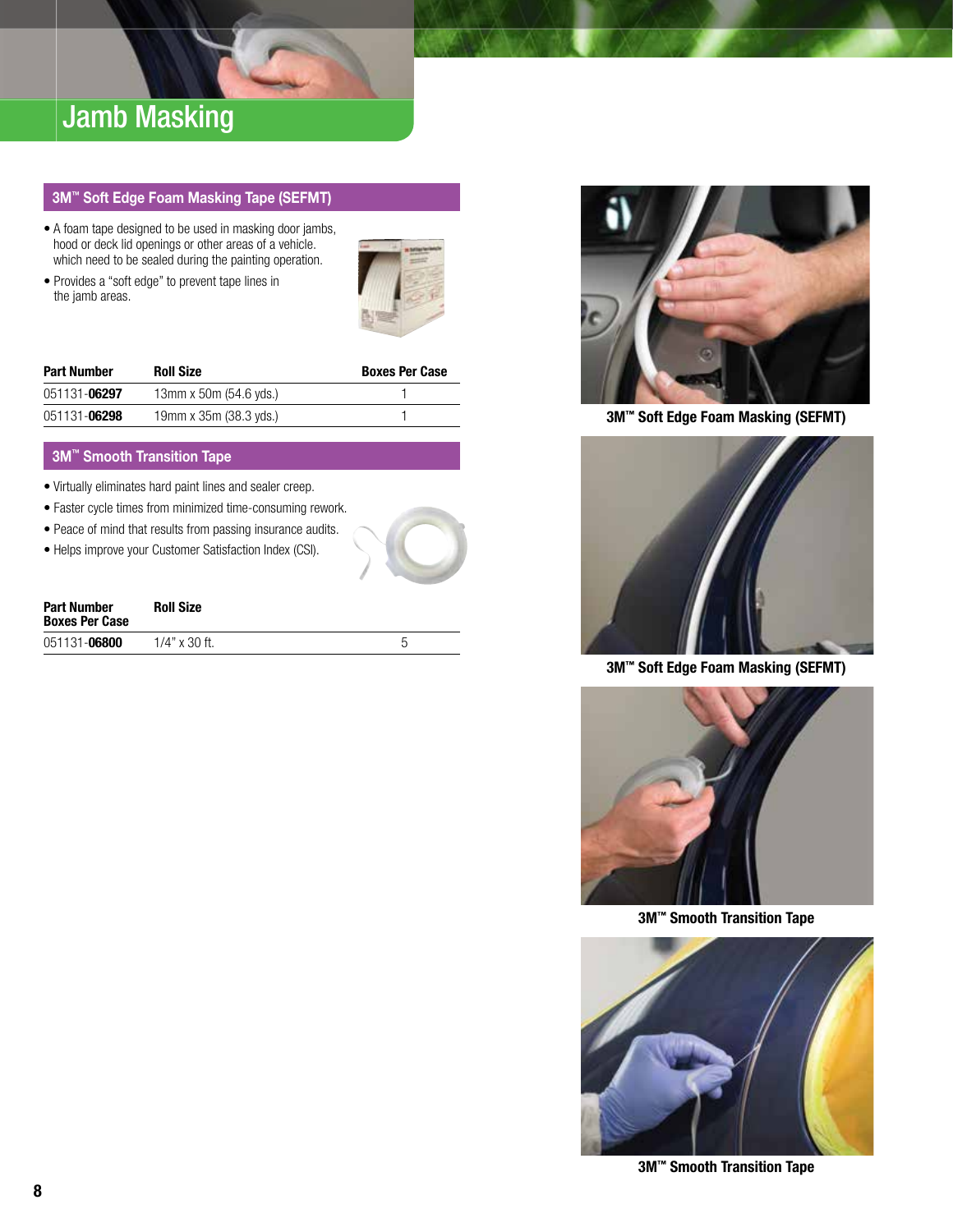## Specialty Masking Tapes

#### 3M™ Trim Masking Tape

sidelight and back glass moldings.

• Designed to lift molding away from the vehicle allowing paint coverage under the molding.



• Saves time, labor, and the cost of removing and installing new moldings.

| <b>Part Number</b><br><b>Kits Per Case</b> | <b>Description</b>                            |  |
|--------------------------------------------|-----------------------------------------------|--|
| 051131-06342                               | Introductory Kit - Consists of 1 Roll Each of |  |
|                                            | PN06345, 06347, 06348 and 06349               |  |

| <b>Part Number</b> | <b>Size</b>                       | <b>Rolls Per Case</b> |
|--------------------|-----------------------------------|-----------------------|
| 051131-06345       | $2"$ x 10.94 yds. (5mm hard band) | 6                     |
| 051131-06347       | $2"$ x 10.94 yds. (7mm hard band) | 6                     |
| 051131-06348       | 2" x 10.94 yds. (15mm hard band)  | 6                     |
| 051131-06349       | 2" x 10.94 yds. (10mm hard band)  | 6                     |

#### Scotch® Fine Line Tape 218

• This polypropylene film tape provides the finest color separation line possible in multi-color striping applications.



- Can be used for lettering, striping, and two-tone separation lines in all types of trucks and auto refinishing accounts.
- NOT designed for outdoor application.

| <b>Part Number</b> | <b>Size</b>       | <b>Rolls Per Case</b> |
|--------------------|-------------------|-----------------------|
| 021200-06300       | $1/8$ " x 60 yds. | 12                    |
| 021200-06301       | $1/4$ " x 60 yds. | 12                    |
| 021200-06302       | 3/8" x 60 yds.    | 12                    |
| 021200-06303       | $1/2$ " x 60 yds. | 12                    |
| 021200-06305       | $3/4"$ x 60 yds.  | 12                    |
| 021200-06306       | $1/16"$ x 60 yds. | 12                    |
| 021200-06307       | $3/16"$ x 60 yds. | 12                    |
| 021200-06308       | 3/32" x 60 yds.   | 12                    |

#### Scotch® Fine Line Paint Striping Tape

• A specially engineered tape that is slit to provide pull-out pieces for paint striping.

• This polypropylene film tape is excellent for



multi-color striping application.

| $\bullet$ Each roll is 1" x 550". |  |  |  |
|-----------------------------------|--|--|--|
|                                   |  |  |  |

| <b>Part Number</b> | Size                   | <b>Rolls Per Case</b> |  |
|--------------------|------------------------|-----------------------|--|
| 021200-06314       | 8 Pull-Outs 1/16" Each |                       |  |

#### Scotch® Plastic Tape 471+

- This uniquely constructed vinyl backed tape produces crisp paint lines.
- Excellent adhesion for critical masking operations.
- Conformability and adhesion levels perfect for custom graphic masking.



| Part Number          | <b>Size</b>       | <b>Rolls Per Case</b> |
|----------------------|-------------------|-----------------------|
| 051131-06404         | $1/8$ " x 36 yds. | 12                    |
| 021200-06405         | $1/4$ " x 36 yds. | 12                    |
| 051131- <b>06408</b> | $1/2$ " x 36 yds. | 12                    |
| 051131- <b>06409</b> | 3/4" x 36 yds.    | 12                    |

#### Scotch-Blue™ Painter's Tape for Multi-Surfaces 2090

- Designed for short-term vehicle storage applications.
- Synthetic adhesive system provides UV stability and adhesive transfer resistance for up to seven days after application.



and smooth for use when masking around damaged window, door and trunk openings. • Ideal for use with the 3M<sup>™</sup> Hand-Masker<sup>™</sup> Dispenser (PN06799) and Scotch® Prefolded Draping Film Rolls

(PNs 06844, 06848, 06852, and 06853).

• Controlled crepe paper backing makes tape conformable

| Part Number          | <b>Size</b>               | <b>Rolls Per Case</b> |
|----------------------|---------------------------|-----------------------|
| 051115- <b>06817</b> | $3/4"$ x 60 yds.          | 48                    |
| 051115-06818         | $1"$ x 60 yds.            | 36                    |
| 051115- <b>06819</b> | $1 - 1/2" \times 60$ yds. | 24                    |
| 051115-06820         | $2"$ x 60 yds.            | 24                    |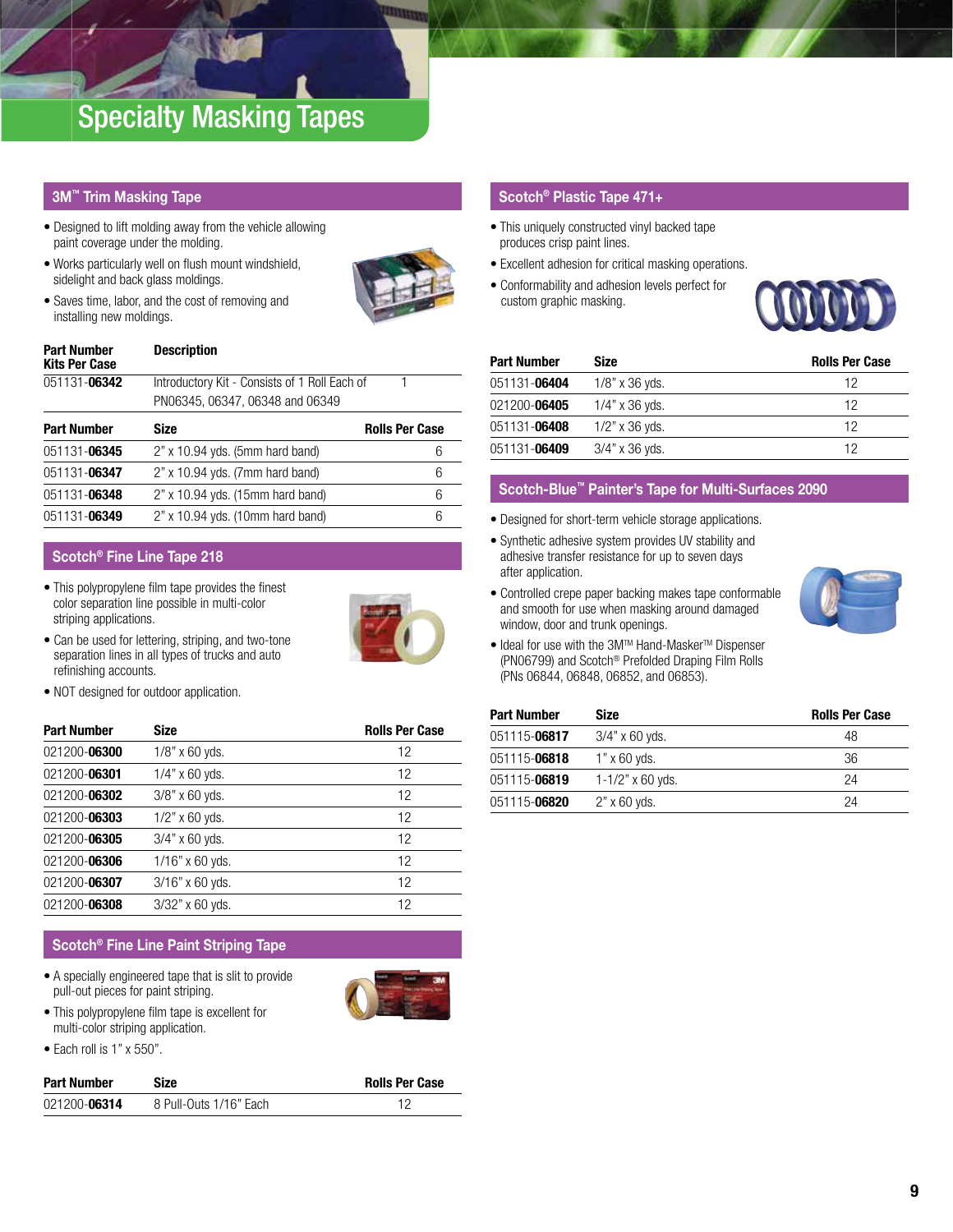## Liquid Masking

#### 3M™ Overspray Masking Liquid Dry

- Water-based masking liquid.
- Dries to a non-tacky film.
- Protects against paint and primer overspray.
- Traps dust and dirt under its protective film.
- Safe to use on all thoroughly cured paint surfaces.



| <b>Part Number</b> | <b>Size</b> | <b>Containers Per Case</b> |  |
|--------------------|-------------|----------------------------|--|
| 051131-06847       | 1 Gallon    |                            |  |
| 051131-06851       | 5 Gallon    |                            |  |
| 051131-06856       | 15 Gallon   |                            |  |
| 051131-06857       | 55 Gallon   |                            |  |

#### 3M™ Overspray Masking Liquid

- Specially designed sprayable liquid to provide overspray protection to vehicles.
- Remains tacky.
- Traps dust and dirt under its protective film and airborne dust and dirt on top of its protective film.



| <b>Part Number</b> | <b>Size</b> | <b>Containers Per Case</b> |  |
|--------------------|-------------|----------------------------|--|
| 051131-06854       | 15 Gallon   |                            |  |
| 051131-06855       | 55 Gallon   |                            |  |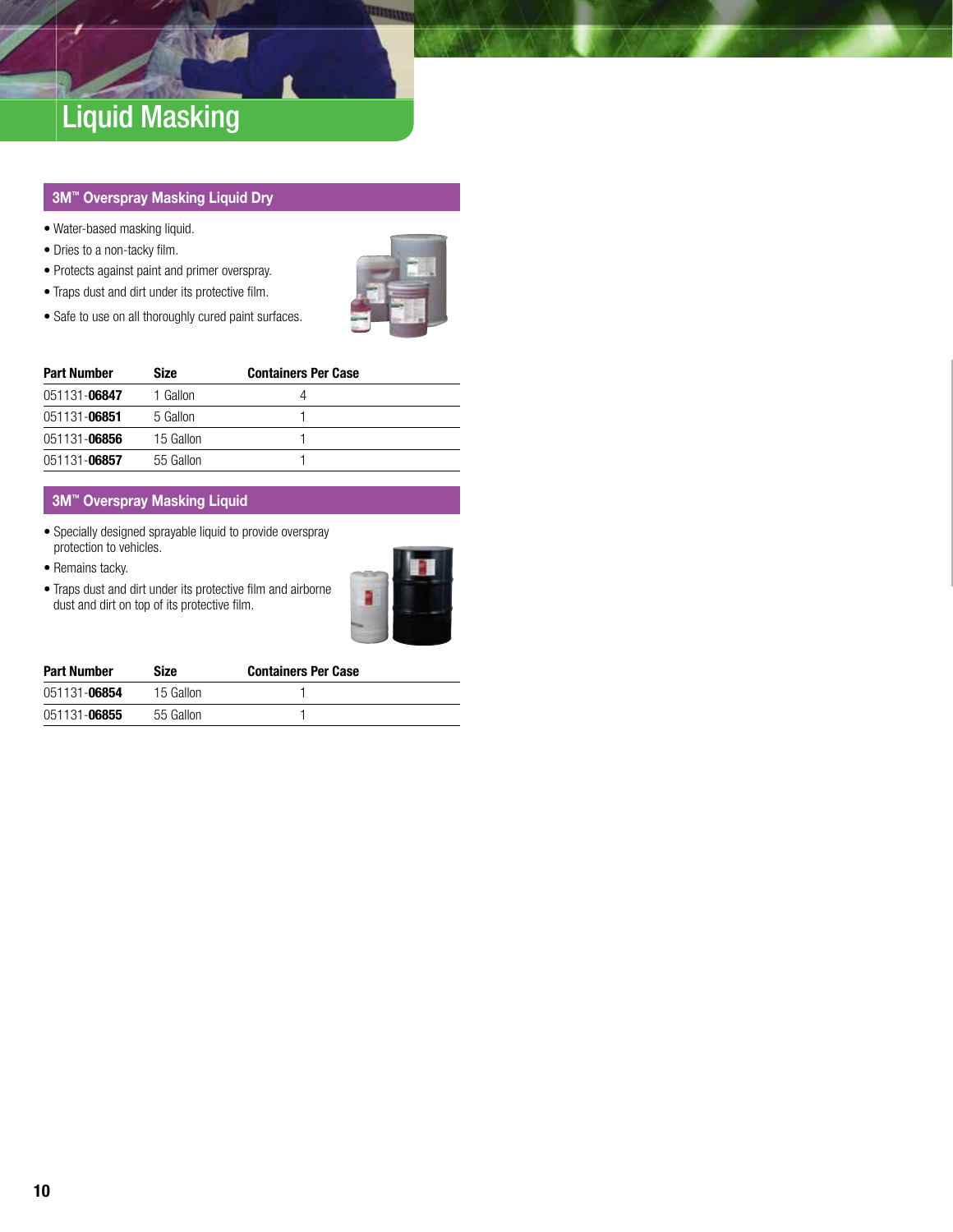# Go for the Gold



## Earn I-CAR® Gold Class points by attending 3M I-CAR® Industry Training Alliance Classes

## Masking Solutions

Technician's will learn tips and techniques that will help produce a faster, more efficient automotive repair. Masking Solutions Training will include:

- Masking Tapes
- Specialty Tapes
- Overspray Protective Sheeting
- Overspray Masking Liquid

For more information, contact your 3M sales representative today for procedure and application recommendations or check out our website at www.3M.com/automotive or call 1-877-MMM-CARS (877-666-2277)